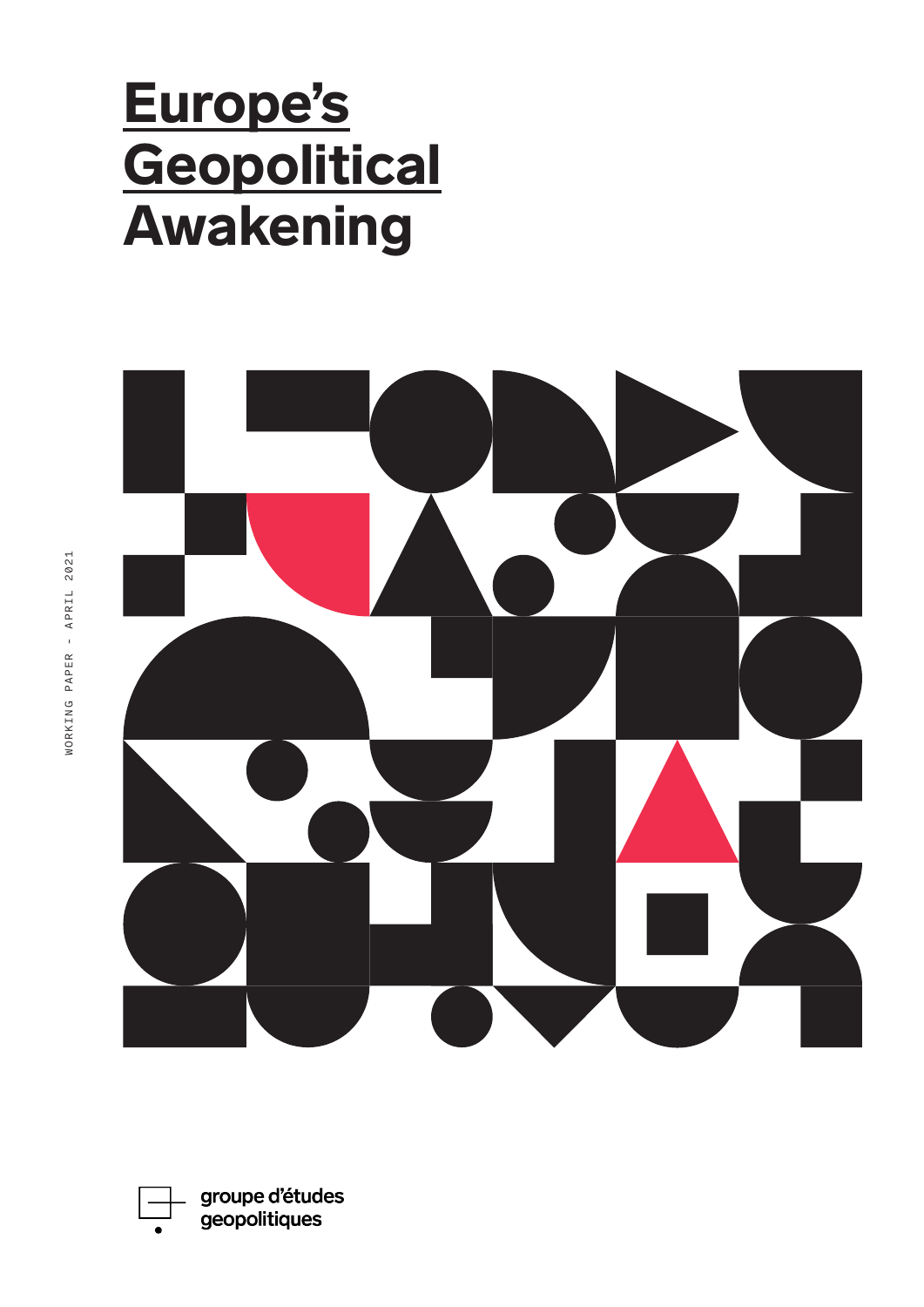

\_ groupe d'études<br> geopolitiques

# Europe's **Geopolitical** Awakening

**AUTHOR** LUUK VAN MIDDELAAR

45, RUE D'ULM 75005 PARIS LEGRANDCONTINENT.EU GEG@ENS.FR

**REFERENCES**

LUUK VAN MIDDELAAR,EUROPE'S GEOPOLITICAL AWAKENING, GROUPE D'ÉTUDES GÉOPOLITIQUES, WORKING PAPER 8, APRIL 2021.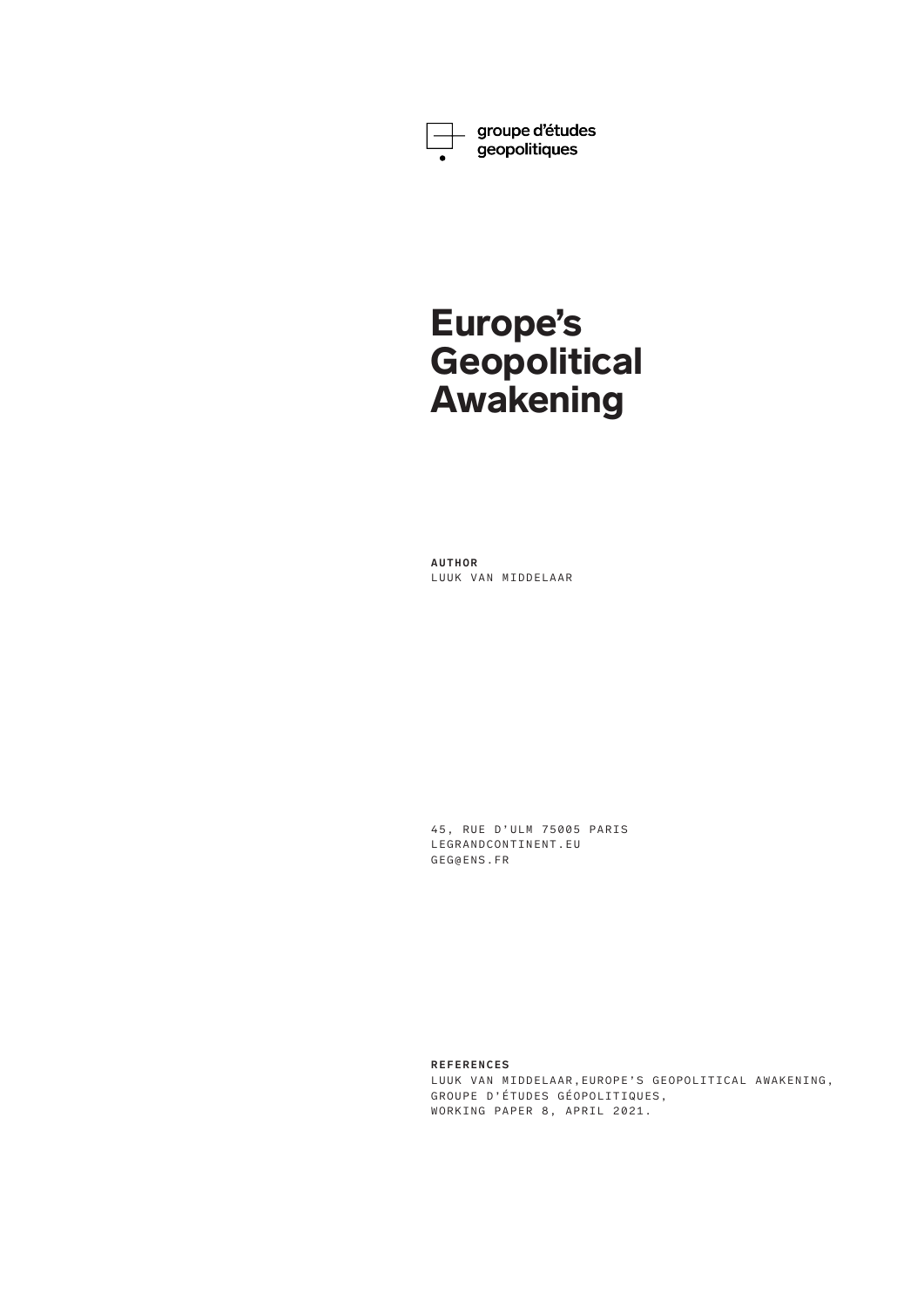**LUUK VAN MIDDELAAR** • HISTORIAN AND POLITICAL PHILOSOPHER, PROFESSOR AT LEIDEN UNIVERSITY

# Europe's **Geopolitical** Awakening

# **Introduction**

In Jena, [Hegel](https://legrandcontinent.eu/fr/2020/10/25/hegel-2020/) wrote in his journal, "Reading the morning newspaper is a sort of morning prayer." What he meant was that it was a way of adopting a position in the world, not on the basis of divine certainties, but rather in terms of the world as it is. For the past ten or so years, a flood of events reported by the press has been forcing us to adjust our concepts and our mental map of the world.

President [Putin](https://legrandcontinent.eu/fr/2019/10/13/letat-long-de-poutine/) unapologetically redraws maps and sends Russian poisoners and cyber soldiers to Western Europe. [Erdoğan](https://legrandcontinent.eu/fr/2020/10/27/comment-arreter-erdogan/), his Turkish counterpart, [scoffs](https://legrandcontinent.eu/fr/2020/10/28/europe-confrontation-turquie/)  [at the edges](https://legrandcontinent.eu/fr/2020/10/28/europe-confrontation-turquie/) of the Greco-European border, liberally deploying [warships](https://legrandcontinent.eu/fr/2020/10/26/cem-gurdeniz-geopolitique-maritime-turque/) and blackmailing us with refugees. China's strongman, [Xi Jinping](https://legrandcontinent.eu/fr/2021/01/09/5e-plenum-14e-plan-quinquennal-et-vision-2035-la-progressive-dislocation-de-la-matrice-chine-du-reste-du-monde/), engages in a policy of divide and conquer through investments and vaccines, while in the United States — [no less under Biden than under Trump](https://legrandcontinent.eu/fr/2020/11/09/biden-europe/) — the narrative of a new Cold War spreads. Already in 2014, [Donald Tusk](https://legrandcontinent.eu/fr/2020/06/06/donald-tusk/), then President of the European Council, declared "History is back." The events we have witnessed since then have only accelerated its return.

Faced with power politics both new and old, European leaders are searching for a response. In his speech at the Sorbonne, [President Macron](https://legrandcontinent.eu/fr/2020/11/16/macron/) called for "European sovereignty", Chancellor Angela Merkel believes that we "have to take our fate into our own hands", while President [Ursula von der Leyen](https://legrandcontinent.eu/fr/2020/09/16/letat-de-lunion-2/) wishes to lead a "geopolitical Commission" and the Union's head of Foreign Affairs, [Josep Borrell](https://legrandcontinent.eu/fr/2020/12/14/la-doctrine-borrell/), argues that it must learn the "language of power". They all believe that Europe must become an "actor" in order to avoid being the "pawn" of superpowers.

Beyond these rhetorical injunctions, a [geopolitical approach](https://legrandcontinent.eu/fr/2020/09/08/commission-geopolitique/) must be more radical: it requires a conceptual rupture. It requires our ethos, our mental world view to change. In order to become a geopolitical actor, Europe must leave behind the universalist and ahistoric thinking in which it found refuge after 1945 in regard to both values and economics. It must also accept the limitations of space and time and re-learn the language of power. In short, it must begin a true metamorphosis; one that will be painful yet liberating.

### **Power, Territory, Narrative**

Let us attempt to outline a definition. What is meant by the concept of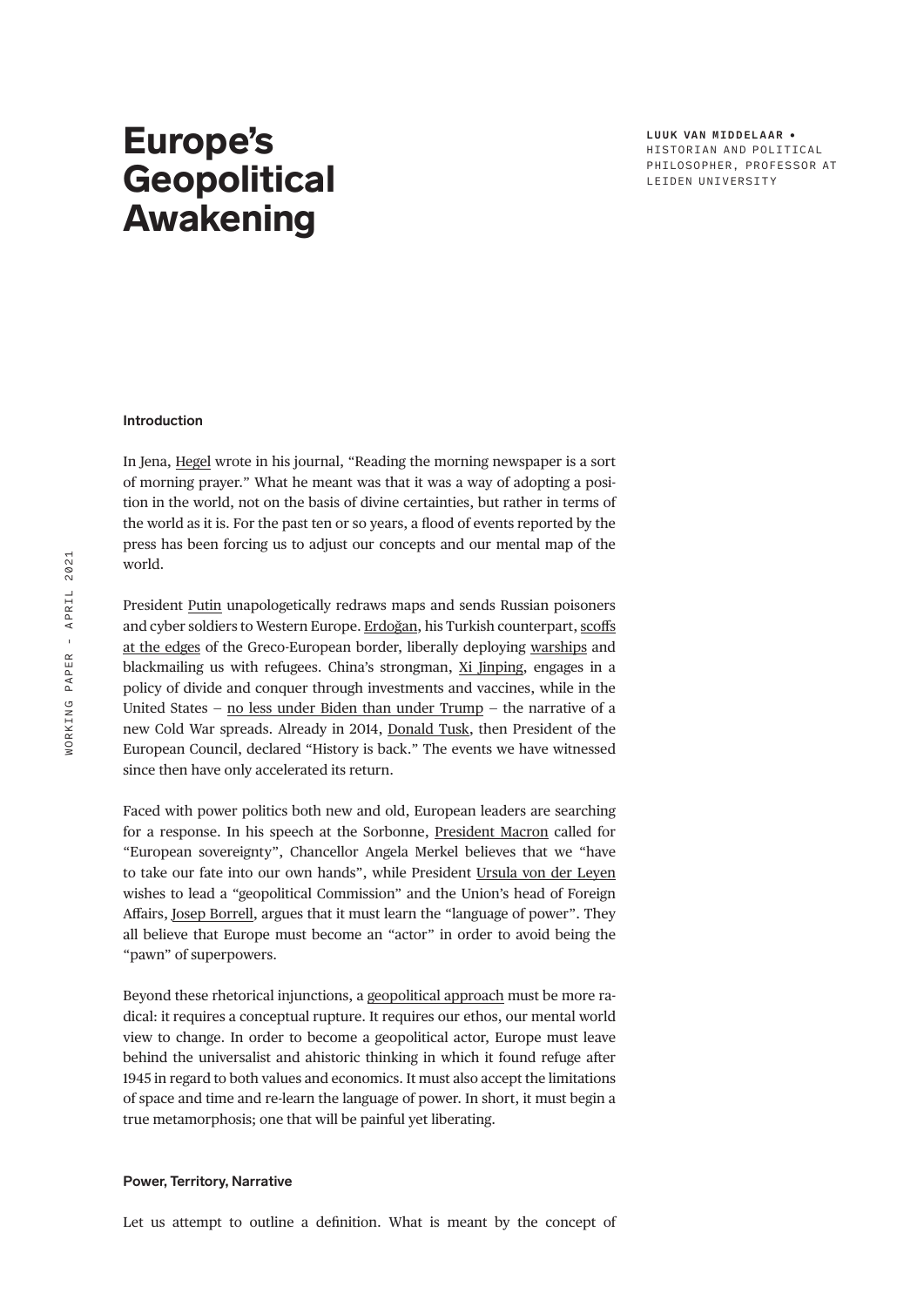geopolitics? Why would it be a more radical approach than often thought? I will consider three key concepts: power, territory, and narrative.

Geopolitics is above all a politics of [power.](https://legrandcontinent.eu/fr/2021/01/08/comment-definir-les-contours-de-leurope-puissance/) Rather than relying on law or the market, its actors use power to achieve their objectives. In what forms, by which means, in what ways is this power expressed? It all depends on the situation. Power being relative, an actor improves his own position partly by weakening his adversaries or undermining a rival alliance.

The second key concept is territory. Geopolitics is more than power politics, since it encompasses geography. It is about the strategic advantages or vulnerabilities of a country in relation to oceans and continents, to rivers, mountains, or deserts. The approach therefore requires a spatial [self-image](https://legrandcontinent.eu/fr/2020/02/07/conversation-avec-george-steiner/), the will to define a territory, and to develop a strategic lay of the land in relation to other actors.

Thirdly, there is the narrative. While the prefix "geo" puts power politics face to face with a defined space, that space cannot be conceived without taking into account a feeling of unity among the people living within its boundaries. Whether it be a tenuous sense of shared experiences and interests or a true community united around [values,](https://legrandcontinent.eu/fr/2020/12/02/valeurs-traites/) norms, and customs, geopolitical actors are stronger when they speak on behalf of a collective whole. They therefore have an interest in maintaining, modeling, and perpetuating a collective memory, a story of "us"1 .

Of course, it is possible to use power, territory, and narrative in a number of different ways, but anyone who neglects one of the three concepts is playing a different game. Any serious geopolitical player displays a will to act, shows an awareness of space, and tells a narrative which links the past, present, and future of a given community. This is our point of departure.

#### **The Pandemic is "Redrawing the Map"**

If the pandemic is [challenging our mental map of the world](https://legrandcontinent.eu/fr/2020/10/13/pandemie-et-basculement-geopolitique/), it is important first of all to be aware that it has thwarted [Brussels' economic vision](https://legrandcontinent.eu/fr/2021/03/20/lunion-paye-sa-naivete-et-son-absence-doffensive-sur-les-contrats-vaccinaux/): the idea of open markets, with a competitive level playing field, where supply and demand intersect around the entire world. Hence the European Commission's difficulty in understanding that export bans — which are taboo in times of peace — must be a part of our arsenal in times of crisis. It is a step which [Ms. von der Leyen's](https://legrandcontinent.eu/fr/2020/10/04/lascension-von-der-leyen/) team ended up taking when it came to vaccines. In a pandemic, the laws of a [war economy](https://legrandcontinent.eu/fr/2020/05/12/economie-de-pandemie-economie-de-guerre/) take precedent over those of the market economy.

In the medico-political maelstrom of spring 2020, the European public — relentlessly bombarded with media coverage — found four revealing yet disconcerting ideas coming to their attention.

One: In this catastrophe, Europe is neither the world's lifeline, nor its Red Cross, but rather a pitiful victim.

Two: In the fight against the pandemic, the great American ally, who had been on the front line of every international crisis since 1945, was [absent, even](https://legrandcontinent.eu/fr/2020/10/23/la-doctrine-trump-1/)  [powerless](https://legrandcontinent.eu/fr/2020/10/23/la-doctrine-trump-1/).

Three: It was the far-off and elusive China, misunderstood or underestimated

<sup>1 —</sup> Cf. the essay published in 2020 by Vladimir Putin on the origins of the Second World War.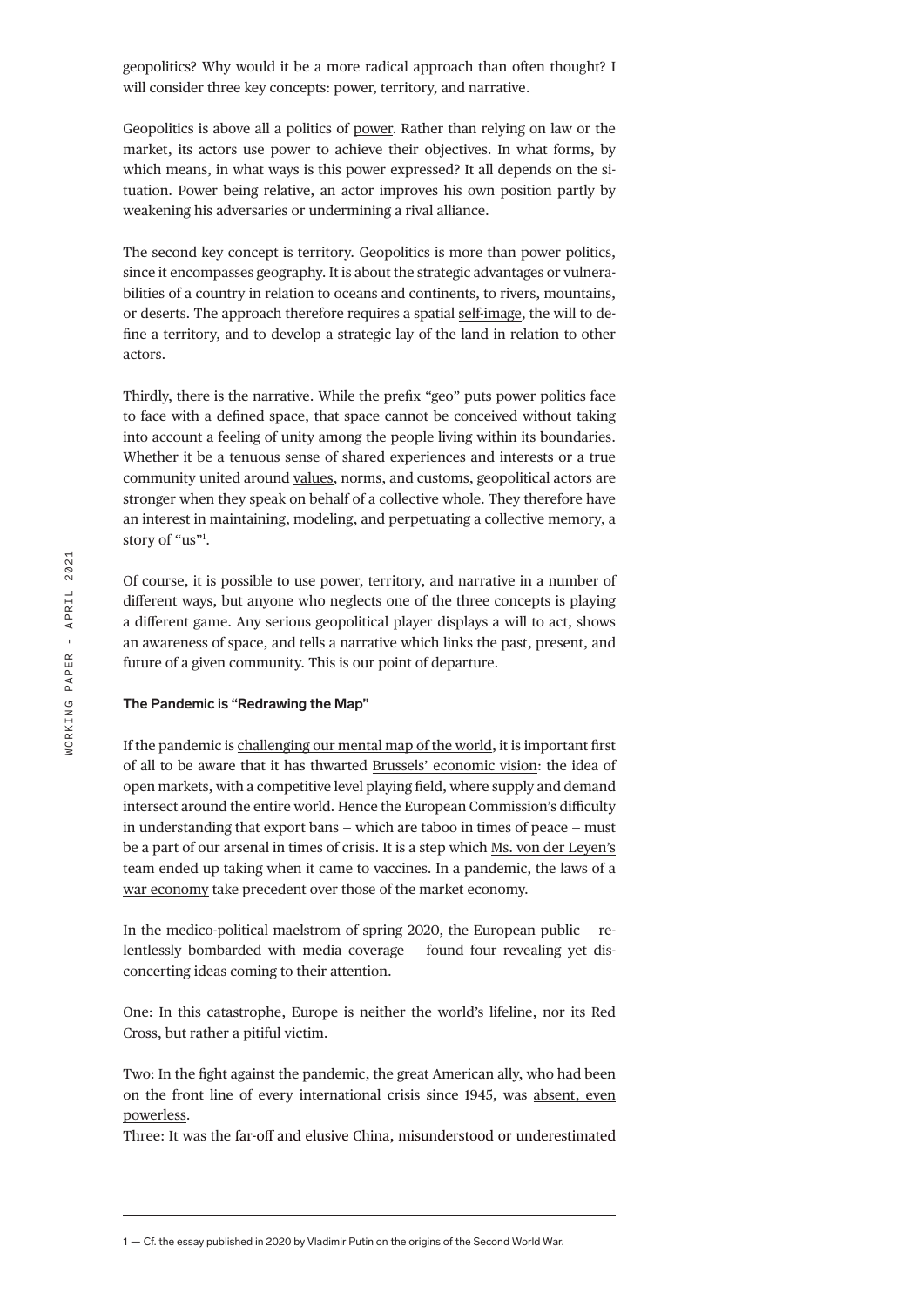Four: On top of all this, the European public learned as the situation was unfolding that the line between emergency aid and power politics is a fine one and that a benefactor can make demands.

These experiences disrupted Europe's geographic and historic consciousness. The pandemic has forced us to look at the People's Republic of China through a post-colonial lens and the United States through a post-Atlantic one. Europe must redefine its continental position and identities.

When it comes to China, the pandemic highlights three fundamental characteristics of that country as a strategic actor — three assets which deserve to be well understood.

First: Long-term thinking. Chinese political culture, with its great civilization and large population, thinks in terms of eras, decades, and centuries rather than years and electoral cycles. 2049 is never out of Xi Jinping's sight, as the centenary of the Communist Revolution and the year by which the country anticipates being a leading economic, technological, and scientific power.

Second: Centralism. This allows Chinese leaders to send a single message to the public – not only within their own country, but also to the outside world. Xi is first and foremost the General Secretary of the Chinese Communist Party, [which is more powerful than the State](https://legrandcontinent.eu/fr/2019/06/20/letat-du-parti-2/).

Third: An integrated vision. In the Chinese decision-making process, political, economic, and security implications are always kept in mind simultaneously. In external affairs, the new Silk Road – just as the diplomacy by means of masks and vaccines – is at once a grand strategy and a network initiative, a combination of commercial and geopolitical thinking, tactical operations, and improvisation.

Essentially, China is "copying" America's strategy from the 20th century but applying and adapting it in and to the 21st. The Pax Sinica. After all, the United States, has visibly and explicitly linked and continues to link economy, security, and commerce, as well as cultural and geopolitical influence in a single Grand Strategy. Europe on the other hand [fragments its choices into distinct policy](https://legrandcontinent.eu/fr/2020/10/20/pisani-ferry-asymetries/)  [areas](https://legrandcontinent.eu/fr/2020/10/20/pisani-ferry-asymetries/) in a sectoral approach divided among numerous actors, impeding adequate action as a geostrategic actor.

From the moment when a rival China shows itself to be a civilization and superpower, what narrative, what self-image and what [power](https://legrandcontinent.eu/fr/2020/12/03/conversation-avec-clement-beaune/) is Europe prepared to engage with it, to oppose it?

These China-related questions also bring the relationship between Europe and America into focus, even if long-standing ties make it difficult to define. The United States' poor handling of the Covid crisis — hard to forget that [President](https://legrandcontinent.eu/fr/2020/10/02/la-maladie-trump/)  [Trump](https://legrandcontinent.eu/fr/2020/10/02/la-maladie-trump/) went so far as to recommend the ingestion of bleach to protect against the disease — and the clear lack of aid provided to its allies have left their mark. Of course, the newly inaugurated [President Biden](https://legrandcontinent.eu/fr/2021/02/16/joe-biden-et-les-defis-de-lamerique/) has been reaching out to us since the beginning of this year, but America's absence in such circumstances has undermined the country's claim of moral exceptionalism and global leadership. The resulting feeling of isolation among Europeans has disrupted our relationship to space and time just as much as our discovery of the Chinese giant.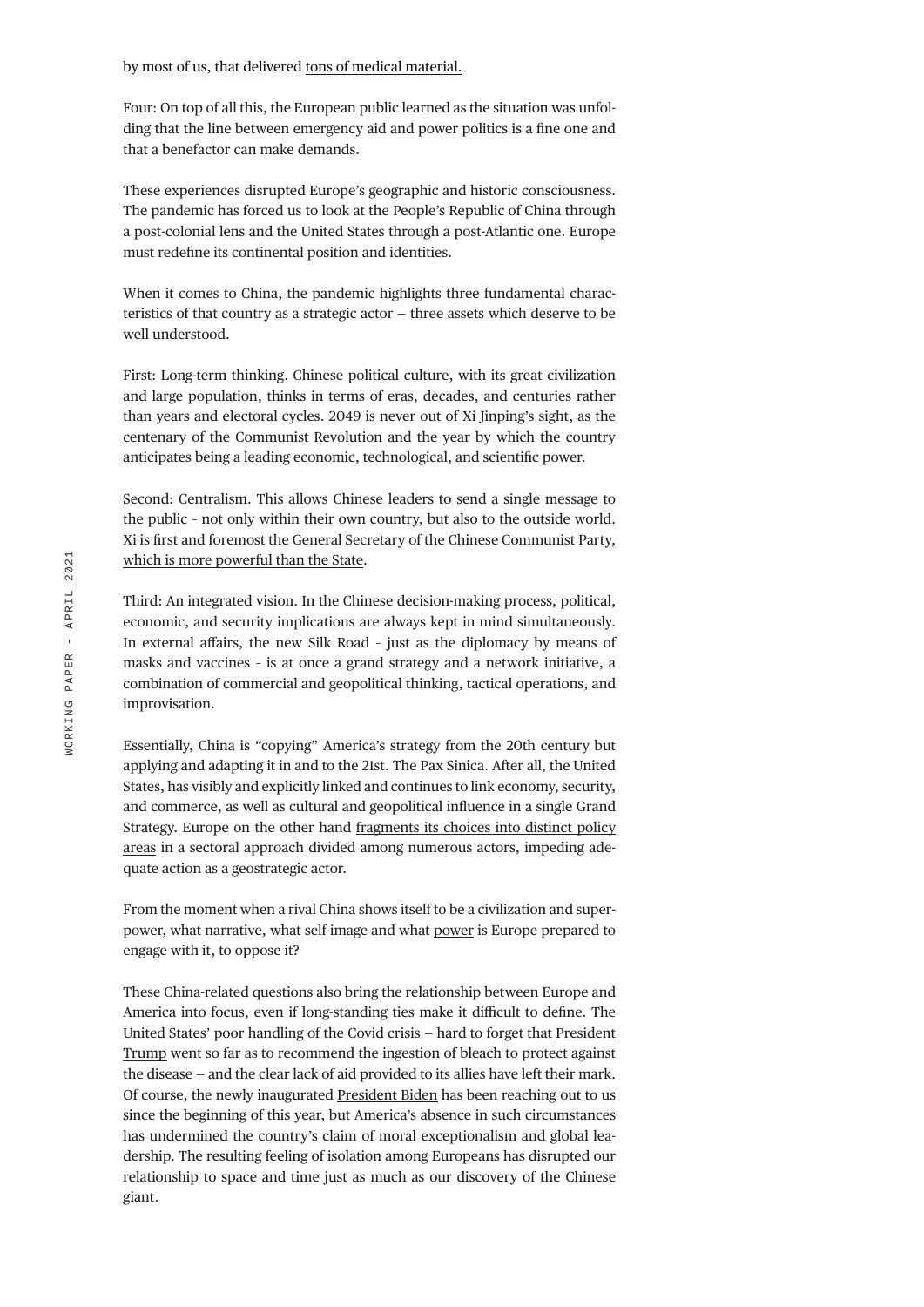#### **Space and Time**

It is useful to clarify the categories of space and of time.

Let us begin with space. In this area, we note two contrasting concepts, outlined by [Michel de Certeau](https://legrandcontinent.eu/fr/2020/10/08/francois-hartog/) in The Practice of Everyday Life. These concepts are space and place. A place, a locality, a haven, brings protection and stability, encourages belonging; like a house where people feel at home. A space, on the other hand, opens up to possibilities, to movement; it is a question of direction, speed, and time. Clearly, we need both  $-$  a space to fly to and a nest to land in. Initially, the European Union exclusively focused on open space, eliminating borders for goods, capital, workers, and travelers, creating opportunities;a boon for those who trade and move.

Of course, for the last ten or so years, financial and geopolitical crises have compelled the Union to assume a new role. From now on it also aims to protect and has thus become a place. Here the [British referendum](https://legrandcontinent.eu/fr/2020/12/30/sovereignty-first-10-points-sur-le-brexit/) played an important role. It is impossible to dismiss the Leave victory simply as an English idiosyncrasy. The referendum result also illustrates public expectations and disappointments which can also be found on the continent. The message is that Europe works for mobile individuals — young graduates, the business world — but far less so for the "stay-at-homes" — those who move little, who are attached to their territory and dependent on their national welfare state<sup>2</sup>. In other words, through the British referendum, Europe as "opportunity and continental space" lost out to Europe as a "threat to national place".

For the Union, this shift from space alone to the articulation of space and place — [from liberalization to protection —](https://legrandcontinent.eu/fr/2021/01/14/quest-ce-que-leconomie-dappartenance/) affects a number of public policy domains. When it comes to the international dimension, however, suffice to say that geopolitics only begins there, in this shift from a universal (or global) self-image to a specific geographical location.

Michel de Certeau's distinction between place and space corresponds to Heidegger's concepts of Ort and Raum which themselves reflect Aristotle's distinction between topos and choros. Topos is the concrete place which gives meaning, whereas choros is a more abstract, though not empty, space. Homer defines choros as a place "free of the dead" and thus, one can say, without a trace of the past, of history. Here we find the same distinction between abstract space (choros) and concrete place (topos). In this sense, geopolitics calls for a "topological turn".

The same is true for the temporal dimension! We must pivot from an abstract time to a concrete time. Two further Greek concepts can help us out here. On the one hand, time as chronos — abstract time, the time of a clock, which we find in words such as "chronometry" or "chronology". On the other hand, time as kairos — the right moment, the one which gives meaning. Aristotle considered chronos as time which is serially ordered and kairos as the time of opportune occasion. Other concepts need to be confronted with the abstract time of chronos: aïon for example, or epoch, stage, or era.

Armed with these temporal concepts, let us now turn to our protagonist. It can

<sup>2 —</sup> According to the words of Koen Lenaerts, President of the European Court of Justice. See also: Luuk van Middelaar, The Passage to Europe : How a Continent Became a Union, Yale University Press 2013, chapter 8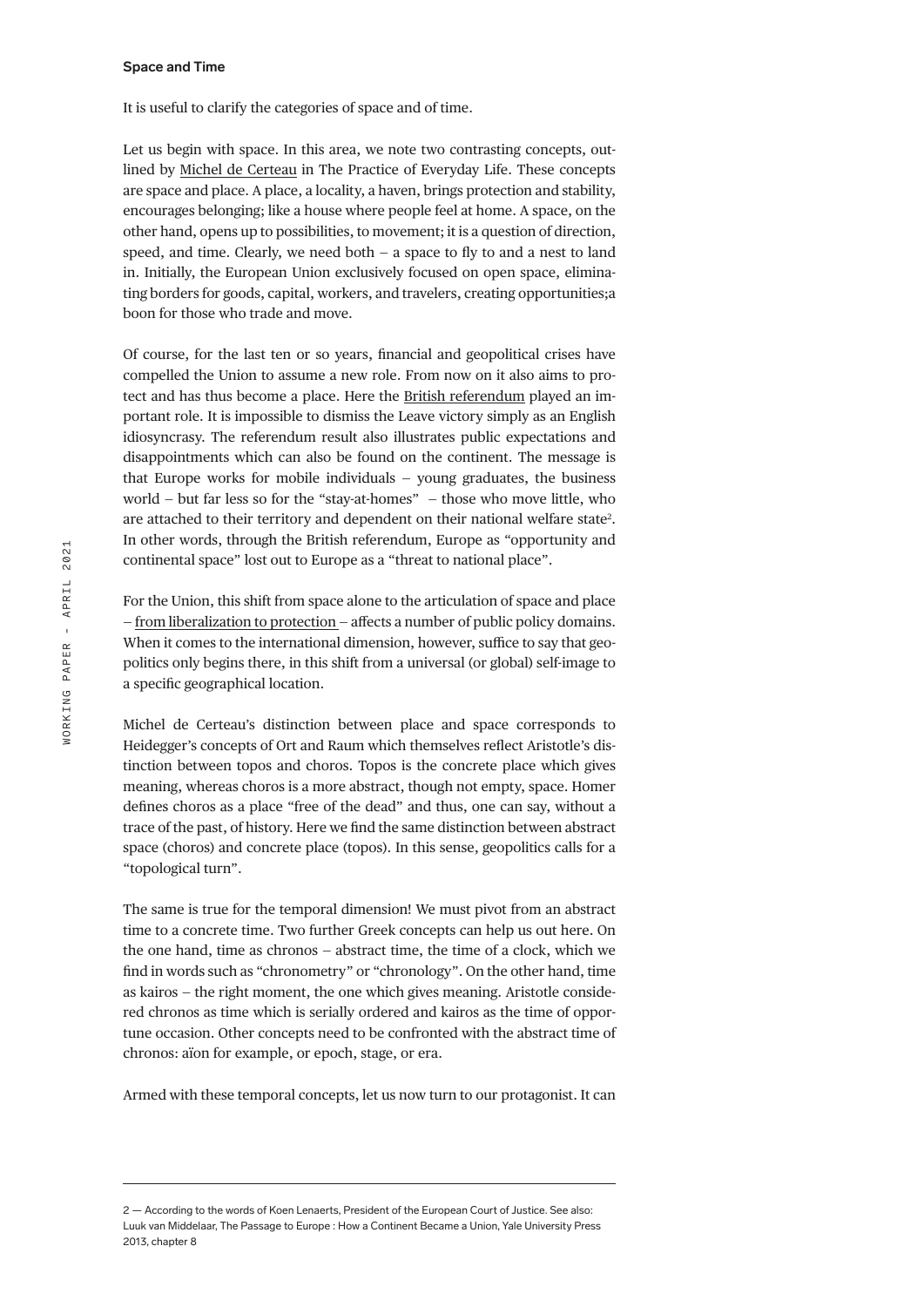be said that, in the same way that post-war Europe positioned itself outside of Geography until the external world presented itself at its Border, the continent also positioned itself outside of Time until the point at which Events accelerated. This is why, in addition to having to make a "topological turn" — from an abstract universal space to a concrete situated space — the European Union must also make an "historical turn" — from an abstract time to a time which is concrete and meaningful.

Following the etymological link that Hannah Arendt established between "inter-esse" (being between things) and "interest"3 , we can say that our capacity for defining our interests (the starting point for any geopolitical approach) can begin only once we determine between what we find ourselves. And this, of course, in both dimensions: between which places, inside which borders on the one hand; between which past and which future on the other. In other words, as long as Europe denied, refused even, its inclusion in time and space, it was impossible for it to defend itself, to know itself, to live as a body politic. Everything remained abstract, hollow, far off. We touch on something fundamental here, which has been pointed out by all those who have seen in the European Community of the past (and even in the Union of today) an entity that is irresponsible, stateless, a phantom.

It must be said that European Studies hardly helped it to take root. Academic research entered into a timeless logic as suggested by the two key terms which designate its overall movement: "European construction" brings to mind a construction zone outside of History where, as everything remains to be done, everyone must contribute, whereas "European integration" evokes a quasi-chemical process culminating in total fusion.

Whenever a collective attempt is made to anchor this drifting whole to concrete space and time, we essentially end up with a strategic vacuum of platitudes, good will, and universalism. Therein lies all the invisible difficulty in [our rela](https://legrandcontinent.eu/fr/2021/02/08/lautonomie-strategique-europeenne-et-la-presidence-biden/)[tions with the United States,](https://legrandcontinent.eu/fr/2021/02/08/lautonomie-strategique-europeenne-et-la-presidence-biden/) relations that do not rely solely on democratic values (in themselves no longer as solidly shared as in the past), but also on geostrategic and economic interests which are increasingly diverging. The inability to define, or even to talk about, these interests is to remain at the mercy of the most powerful partner. It is a situation which is even more troublesome as, on both sides of the Atlantic, we no longer share the same topos, nor the same era.

### **The Post-Pax Americana**

In [Alarums and Excursions: Improvising politics on the European stage,](https://legrandcontinent.eu/fr/2019/08/30/quand-leurope-improvise/) I describe the experience of political vulnerability as a "Machiavellian moment", a term borrowed from J.G.A. Pocock. In his eponymous work, this historian situates the emergence of modern political thinking — in [Machiavelli](https://legrandcontinent.eu/fr/2019/06/28/laffolement-du-monde/) and certain of his contemporaries — in acknowledgement of the finite nature of the polis, which was at once a political emancipation and theological liberation from an eschatology.

Of course, for the European Union, this moment is crystalizing following a perilous decade — from the storm of the euro crisis to Brexit or the migration crisis. Each time, the Union acted in order to avert any immediate danger. It was a

<sup>3 —</sup> Hannah Arendt, The Human Condition, Chicago University Press 2008 [1958], p. 182.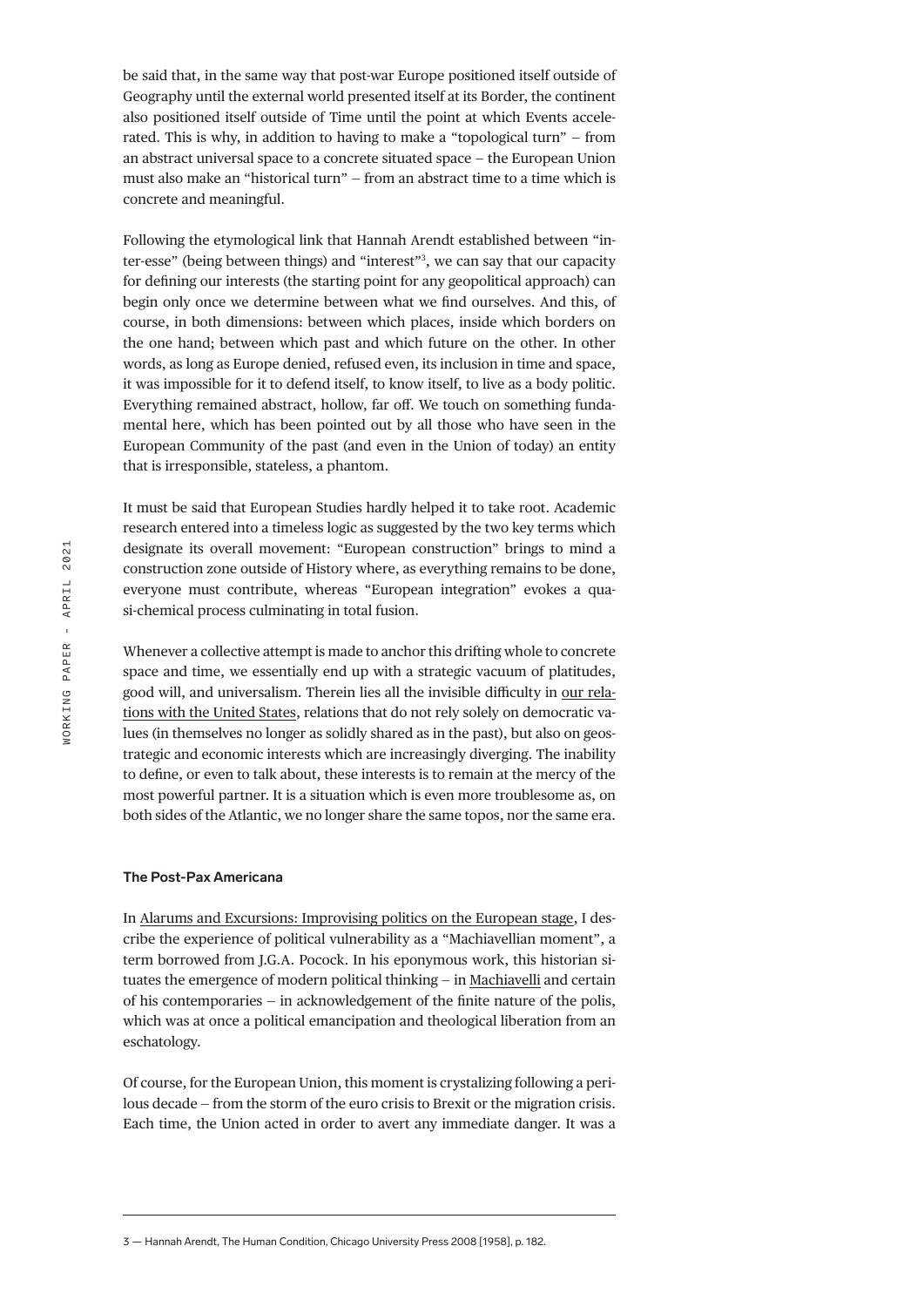slow metamorphosis and it resulted in a gradual emergence of executive capacity. However, words would only follow after the election of Trump. Merkel's famous 2017 statement – "we have to take our fate into our own hands" – is a purely Machiavellian declaration in Pocock's sense.

There is no point in reiterating the extent to which four years of Trump presidency solidified this realization. What matters today is the result. In terms of narrative logic, Donald Trump broke the "narrative spell" of the transatlantic alliance which had endured for the past seventy years. If the pattern has not changed, it is difficult to believe once again, as we did in the past, that whatever the United States wants or does is necessarily good for us.

If we are living in a [post-Pax Americana,](https://legrandcontinent.eu/fr/2020/03/12/empire-20-ans-apres/) we are also living in the post-End of History. This is obviously no scoop, but here too we are slow to translate the awareness into action. Xi Jinping's China disrupts [Fukuyama's](https://legrandcontinent.eu/fr/2018/04/26/le-retour-du-mauvais-empereur-de-chine/) narrative, which has been in the making since 1945, which we have been telling since 1989, and to which we have continued to cling to despite Bejing's newfound self-confidence.

In the United States, this shift in realization occurred around 2016-2017, when Xi very openly made clear his technological and geopolitical ambitions (and since then, his [climatic ones](https://legrandcontinent.eu/fr/2020/09/30/le-tournant-realiste-de-lecologie-politique/) as well). For Washington, this amounted to a dethronement, a threat to the United States' preeminence in global politics. In Europe, there was also concern, but we lacked the [psycho-political dimension](https://legrandcontinent.eu/fr/2019/10/18/il-est-difficile-doublier-lempire-une-conversation-avec-romano-prodi/). After all, were we not dethroned back in 1918?

From a European point of view, it is up to us to rename this new period in history. We do not find ourselves, as Joe Biden stated in Munich, back in a struggle between democracy and autocracy. It might make more sense to see ourselves as entering into "The Age of Encounter" — a turn of phrase borrowed from [the groundbreaking work, The Strongmen, by Hans Kribbe](https://legrandcontinent.eu/fr/2021/02/15/leurope-face-a-la-puissance-une-conversation-avec-hans-kribbe/). It is an age of encounters with other great powers, other [civilizations,](https://legrandcontinent.eu/fr/2020/05/20/lenigme-de-la-paix-en-asie/) and which demands pluralistic thinking.

#### **Tragic Choices to be Made**

We have witnessed in the past few years Europe's geopolitical awakening, though mostly against its will and its habits. Harsh encounters with other actors – such as Russia in Ukraine, or Turkey on the southeastern border – have forced its hand. For most of the last century, through political denialism, Europe has sheltered itself from the History which it believed had reached its End. We now come to view this period rather as an interval, a peaceful interlude.

Essentially, such geopolitical aspirations require a strategic capacity to define priorities, supported by a will to manifest ourselves and act as Europe, not without claiming a given space. At certain points— during the 2015-2016 migration crisis for example — the European Union demonstrated this global strategic capacity, but only in an acute crisis when its very survival was in jeopardy. In an emergency situation, there is nothing dishonorable in improvising. However, as we know, to govern is to anticipate. When viewed this way, improvisation is the starting point of government. This is certainly preferable to inaction; however, it represents but the very first step on the path to serious geopolitical emancipation.

For all the institutional innovations and adjustments that we can imagine, it is ultimately a matter of giving oneself the ability to authoritatively make a political judgement. I would like to emphasize this expression. Europe is confronted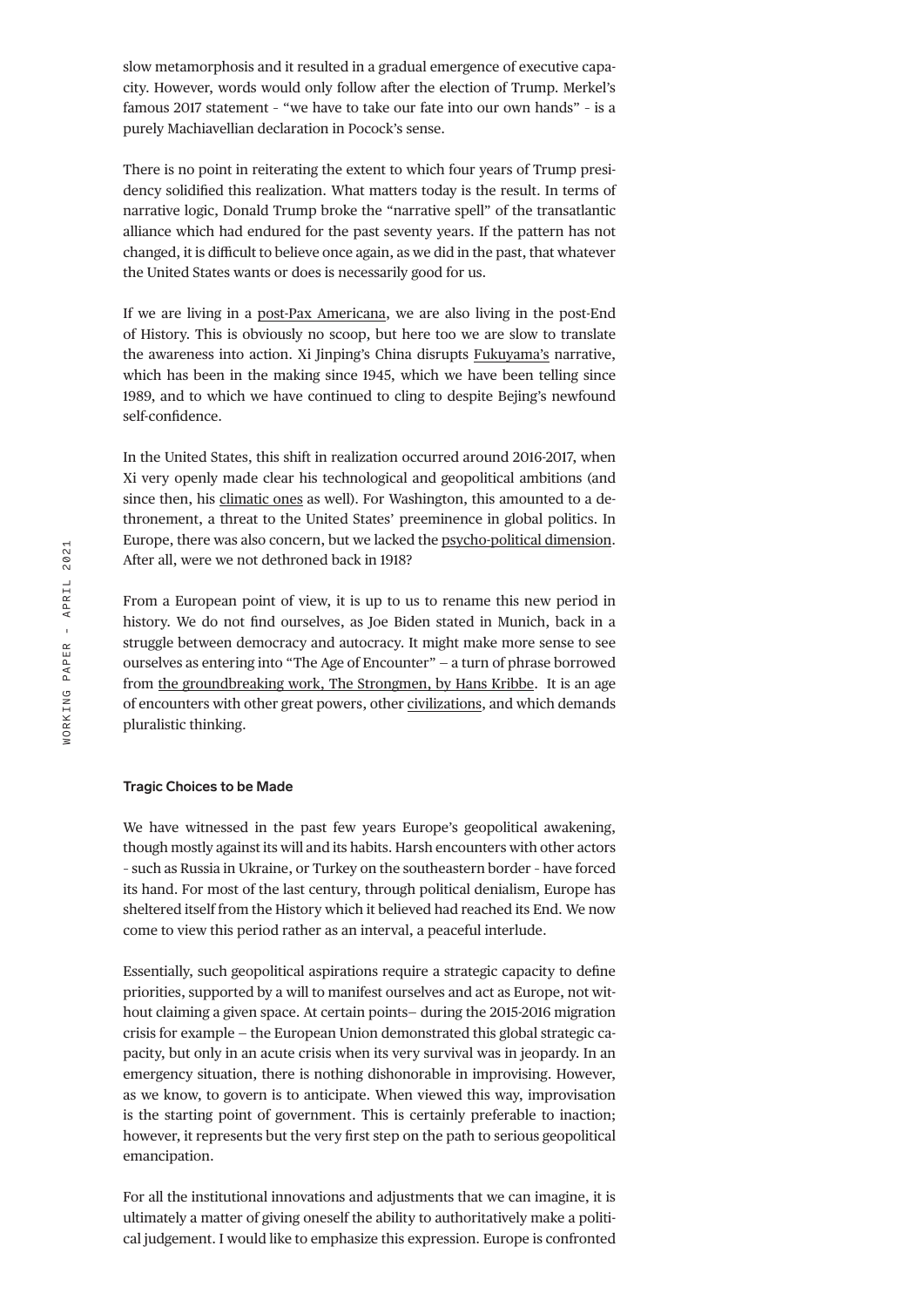with painful choices. Safety and prosperity can no longer be taken for granted. Spatial and temporal limitations mean that not everything can be accomplished at the same time. The transition from choros to topos (in space) and from chronos to kaïros (in time) requires what Aristotle calls phronesis, the wisdom and capacity for judgement. This category of thought and action is distinct from technè, the "efficient action" of skill, whose root we find in words such as technology and technocracy. Whereas the decision-making machine in Brussels was conceived to establish a technical and regulatory consensus, it must now take on the dilemmas of our time and transition from skill to phronesis.

For the public, the painful political choices at hand are acceptable — the sine qua non condition in our democracies — only if they are a part of a credible tale of why, a narrative which situates current struggles and choices in a larger temporal framework, in the context of underlying and shared values.

Put another way: [a more geopolitical Europe](https://legrandcontinent.eu/fr/2020/09/18/une-union-toujours-plus-geopolitique/) clearly requires a number of practical measures, investments, and diplomatic energy. But in order to escape the strategic grip that the United States holds us in —especially due to the power of the dollar and our proximity to Russia — we will need in parallel a narrative emancipation.

#### **Narrative and Power**

During a state visit to Athens in 2019, Xi Jinping gave his whole-hearted support to his Greek hosts for the return of the Parthenon's frieze from the British. Seized by Lord Elgin in 1801, the Acropolis' marble masterpiece is today housed at the British Museum. Fanning the flames of this dispute earned the Chinese president Greece's sympathy. That is far from irrelevant, as the country is an essential bridgehead of the Silk Road. It also allowed China to position itself as the avenger of Western colonial crimes, a stance that has helped it to make a name for itself in Africa, Asia, and South America. Completing his charm offensive, in the daily newspaper I Kathimerini, Xi emphasized the two country's similarities as "ancient civilizations," using the catchphrase "You have Socrates, we have Confucius."

For a Europe that has difficulty defining its role in the world, other actors hold up a mirror; it is they who offer us a narrative and invite us to enter it. In Washington, [the narrative of a new Cold War](https://legrandcontinent.eu/fr/2018/12/09/la-grande-peur/) is developing, with as much ardor under Joe Biden as under Donald Trump, in which European democracies can fight on the side of the Good. In comparison, Beijing's approach to Europe offers a stark contrast: whereas Xi Jinping always speaks of the relationship with the United States as one between great powers, he emphasizes, in our case, the link between «great civilizations» (with a special place for Greece). As a third great power, [Russia](https://legrandcontinent.eu/fr/2021/03/06/le-monde-vu-du-kremlin/) offers a third image reflected onto Europe. At a summit with the EU's presidents shortly before relations deteriorated over Ukraine, Vladimir Putin emphasized a shared "[Christian heritage"](https://legrandcontinent.eu/fr/2018/10/19/le-religieux-sauvera-leurope/)<sup>4</sup>. There are other signs that the Kremlin once again sees itself as «the third Rome» and heir to the Roman popes and Byzantine emperors.

Whether it is a matter of democracy, civilization, or religious heritage, actors and observers outside our continent take for granted that Europe as a whole has its own historical and cultural identity, offering the basis for a narrative.

<sup>4 —</sup> Herman Van Rompuy, L'Europe dans la tempête : leçons et défis, Racine, Brussels, 2014, p. 125-126.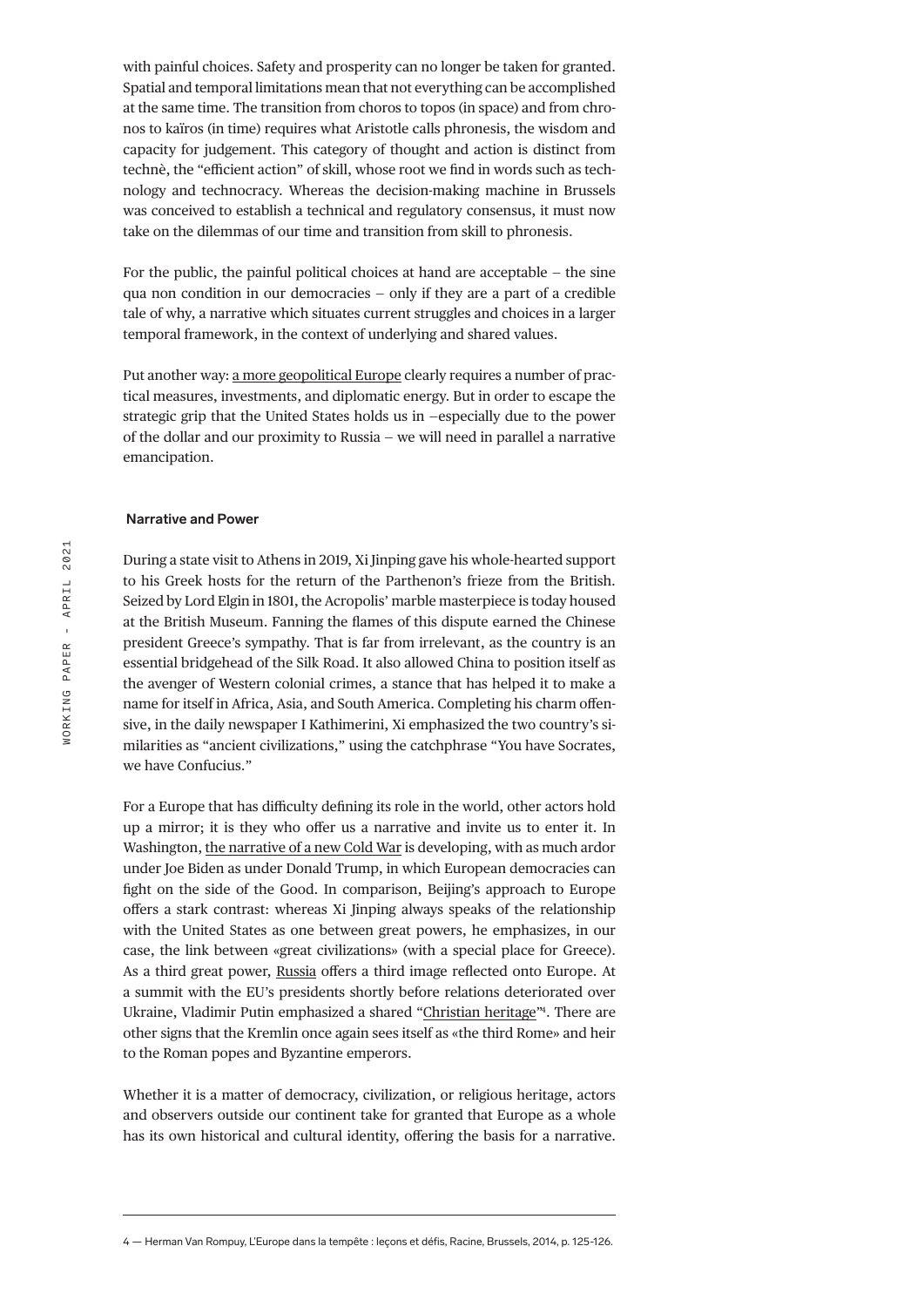What is still lacking, however, is the will or the ability of our countries to express this identity politically.

[Narrative and power are inextricably linked.](https://legrandcontinent.eu/fr/2019/07/01/europeens-vous-valez-davantage-que-vos-mythes/) After all, narratives do not just revolve around what is true and what is wrong; they have their own creative and performative power. They can become true.

It is necessary to choose your [protagonist](https://legrandcontinent.eu/fr/2017/09/30/denis-crouzet-historiens-europe/) well. To this end, unlike European civilization at large, the young European Union is not able to carry our storyline. At the beginning of this analysis, I argued that the Brussels doctrine had forgotten about, and even declared taboo, the three basic geopolitical concepts of power, territory, and narrative. Let us be clear about the narrative. It is not a matter of saying that no story was developed, but that the narrative that was retained focused on integration itself, on its great men (Monnet, Schuman, Spaak), on its setbacks and breakthroughs (the Empty Chair Crisis, the Single European Act), on its progression from treaty to treaty, enlargement to enlargement. The old past has taken on the appearance of a bogeyman, except for a few precursors (from Charlemagne to Erasmus or Victor Hugo)<sup>5</sup>. We read in brochures and educational materials in Brussels that Europe was "born" on May 9, 1950. This desire for a rupture in history is understandable, so soon after the world wars. Looking to the future, purified of its sins, Europe became a «project» and an expectation. At the same time, the role of spokesperson has been handed over to jurists, economists, experts, and ideologues. What a lack of imagination!

Once the protagonist is identified, the narrative needs to determine its place in space and time.

Put starkly, if America becomes a Pacific superpower, Europe's destiny is to become a Eurasian power. Instead of being the eastern side of the Atlantic order, Europe will in the future occupy Eurasia's western reaches, the largest land area on the planet at whose edge lies the Chinese economic giant.

We will therefore have to reorient ourselves, in the most literal sense of the word, turning ourselves once again towards the East. This is an enormous shift. Of course, on the abstract map (the choros) nothing — or almost nothing — has changed<sup>6</sup>. But look at how different our topos is, how new our place on the planet. Yet we have hardly begun to reflect on this matter. This is a great task for the years to come.

The same is true of the narrative relating to our place in time. It, too, must be adjusted. The temporal image of the Union has several weaknesses, notably this unrealistic bet on the future that has already been mentioned: The Union is not the gateway to the End of History. The rest of the world is not moving towards a multilateral order.

Analyses of the Return of History are sometimes like distressed lamentations. Yet geopolitics begins when a political body feels and decides. It is a Return to History. We enter into it, pursue our objectives (power), define our space (territory), and give voice to that which makes us a community (narrative).

<sup>5 —</sup> Cf. Mark Gilbert, « Narrating the Process : Questioning the Progressive Story of European Integration », Journal of Common Market Studies, 2008, n° 3, p. 641–662

<sup>6 —</sup> This continental shift was accentuated by the departure of the British (2020), who in the past maintained Europe's Atlantic links, with London as the gateway to Washington and New York